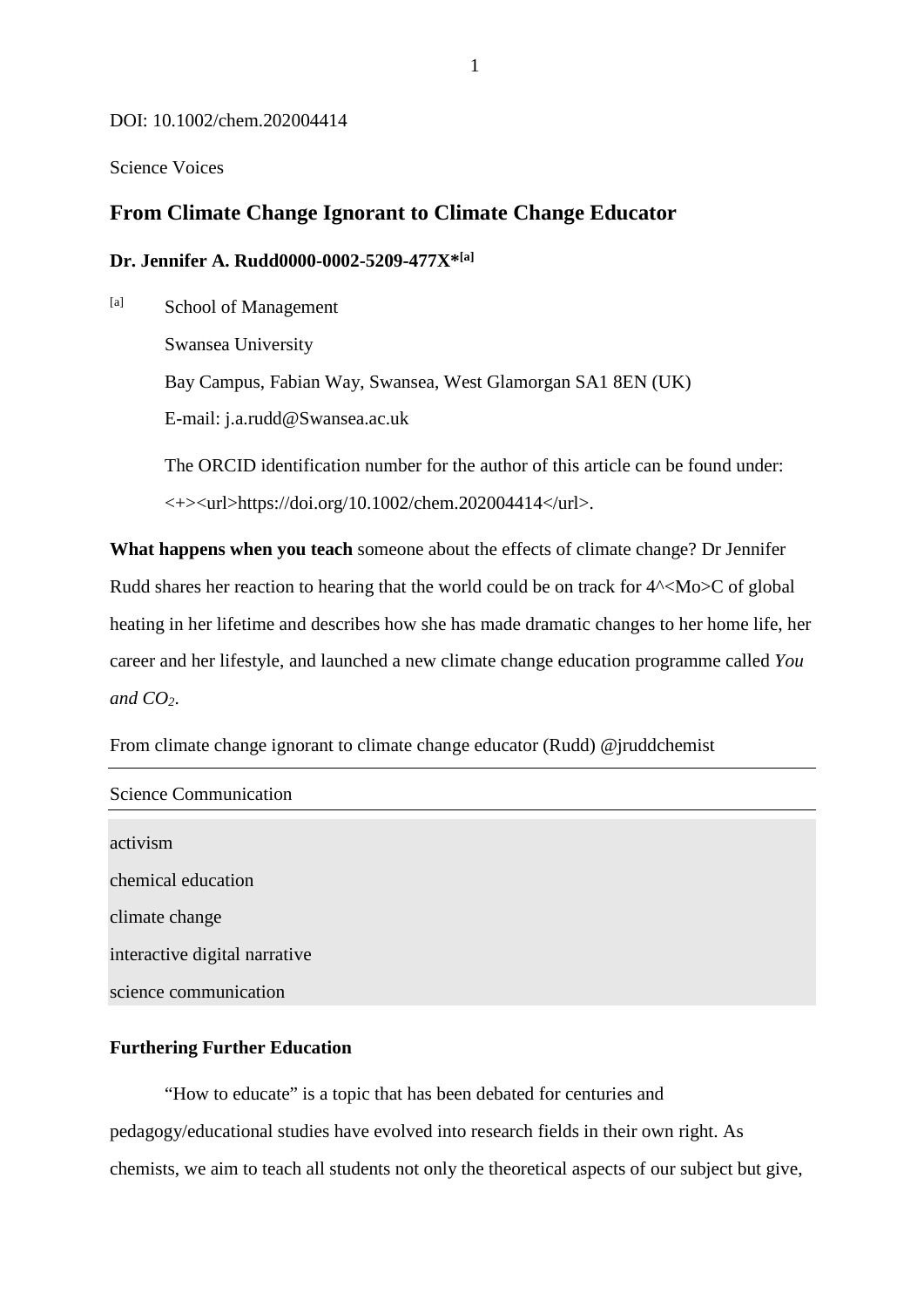hopefully, equal importance to hands-on practical experiments. We ensure that students gain deeper and deeper knowledge as they travel through their chemical education until some emerge from their PhD, experts in a small sub-section of a chemical discipline. We prize depth, but in doing so we, as educators, and the students themselves, can lose the broader picture. For me this was the case. Despite a Masters degree from a top-class university with its own Green Chemistry department (2009), a PhD in next-generation solar cells (2012) and a post-doc on water-splitting devices (2015), until 2018 I couldn't have told you anything about how dramatically climate change would alter our future [for the worse].

In 2018 the world had already warmed by  $1.0^{\circ}$ C compared to pre-industrial levels, <sup>[1]</sup> there were already around 23 million climate change refugees and displaced people (from 2017),<sup>[2]</sup> greenhouse gas concentrations had reached a new high<sup>[3]</sup> and sea ice was at a record low in the Arctic.<sup>[4]</sup> In the UK we experienced "the Beast from the East"<sup>[5]</sup> (anticyclone Harmut) and then, in South-West Wales, had a record two months without rain. All around me the effects of climate change were evident, but it took participating in an outreach activity at work (Energy Safety Research Institute, ESRI, Swansea University, Wales) to make me take climate change very seriously and in doing so, my life changed.

Around this time, my colleagues (Drs. M. Taddei, R. Wakeham and M. Warwick) conceived an outreach activity called *Recycling Carbon*

(https://recyclingcarbon.wordpress.com). Many of us from ESRI, myself included, were involved in honing the specific content. Recycling Carbon is a great hands-on science festival exhibit that teaches, mostly kids although some adults get involved, about carbon capture, storage and utilisation.<sup>[6]</sup> There's also an opportunity to explore carbon footprints with the participants. The outreach activity is versatile and in 2018 we developed it into an interactive presentation for *Pint of Science*. As we developed *Recycling Carbon*, I learnt about the projected climate changes for 1.5, 2 and  $4^{\circ}$ C of global warming.<sup>[7, $^{\circ}$ 8]</sup> The projections for  $2^{\circ}$ C ----increasing impact of extreme rainfall, average temperature, areas subjected to drought and/or flooding----were terrifying. The projections for  $4^{\circ}$ C were even worse.<sup>[9]</sup> I remember Dr. Wakeham saying he'd be surprised if we didn't hit 4°C of global warming given the trajectory the world was on (April 2018). I was shocked and, armed with carbon footprint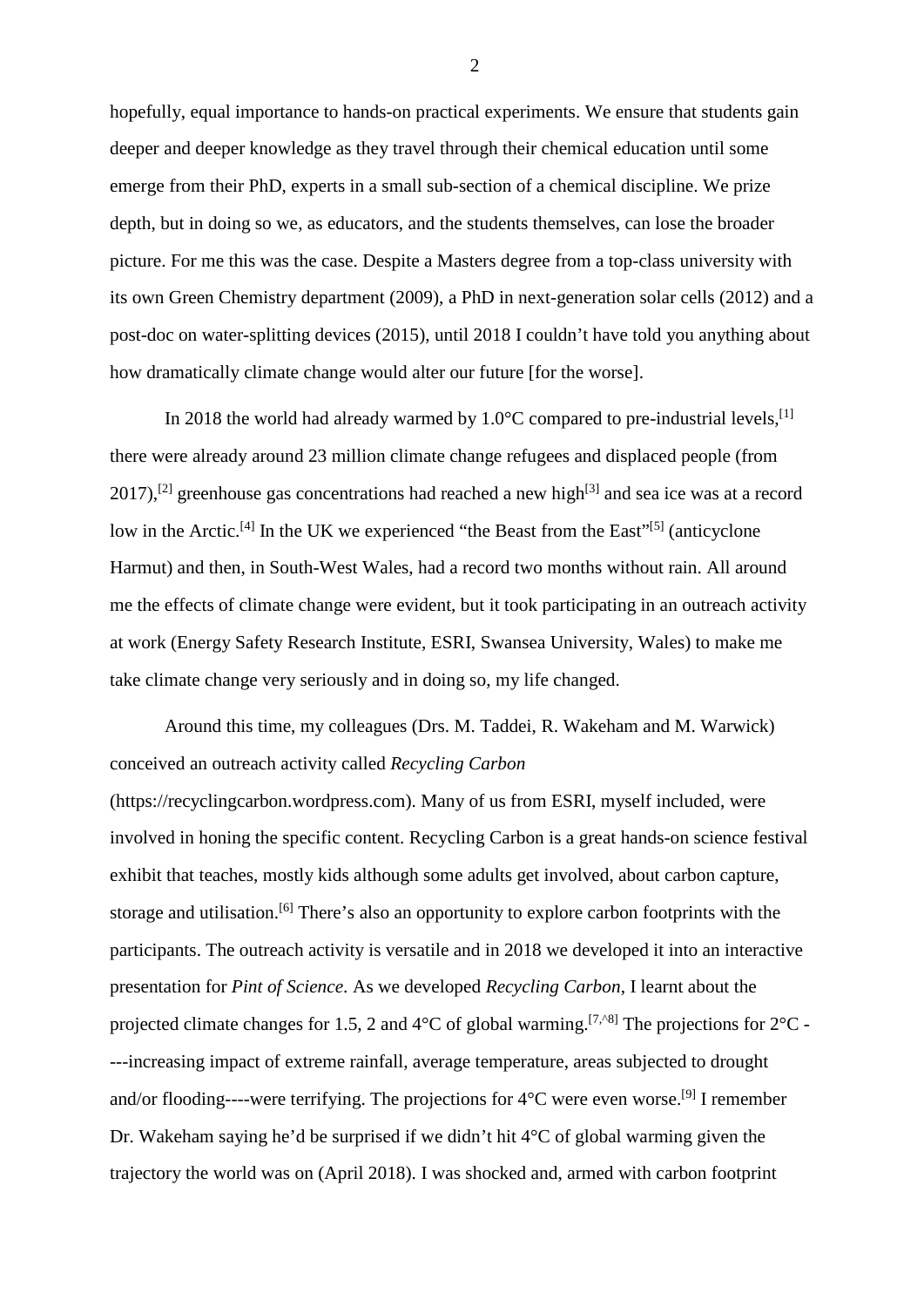knowledge from *Recycling Carbon,* Mike Berners Lee's book "*How Bad Are Bananas? The Carbon Footprint of Everything*"[10] and "*Being the Change: Live Well and Spark a Climate* Revolution" by Dr. Peter Kalmus,<sup>[11]</sup> I set about reducing my family's carbon footprint. This involved, among other things, decreased car usage, no more flying, diet change to predominantly vegan/vegetarian, <a>[12]</a> less central heating, more homegrown food, renewable electricity supplier, and modified political choices, going as far as activism with Extinction Rebellion.[13]

I soon realised that changing my own life wasn't enough. Obviously as scientists we weren't doing a particularly good job at communicating the vital information around climate change,<sup>[14]</sup> if even those working on climate mitigation were unaware and/or doing little to curb their own carbon footprints.[15] I thought back to the *Recycling Carbon* activity and wondered what happened in people's minds after they'd talked about the carbon footprint of various items and activities. Was there a better way to have that conversation? Could we do a longitudinal study to find out whether *Recycling Carbon* had had any impact at all? A rare example of such an endeavour is from Drs. Cordero, Centeno and Todd at San José State University, CA, USA. They investigated the long-term impact that an intensive one-year university course had on individual carbon emissions by surveying students at least five years after having taken the course. A majority of course graduates reported pro-environmental decisions (i.e., type of car to buy, food choices) that they attributed at least in part to experiences gained in the course.<sup>[16]</sup>

For me, the question arose of what can we, as highly educated and trained scientists do to influence the way our students, colleagues, peers and then the general public, view and understand climate change and its effects?

# **STEAMing on Ahead: Developing Targeted Outreach Programmes and Making Learning Interactive/Accessible**

Thankfully, it was at this time that I joined the Welsh Crucible programme (www.welshcrucible.org.uk), a 3×two-day residential course that brings together researchers at Welsh universities across a variety of disciplines.[17] I went armed with the question "Can we teach climate change in a way that *effects* behavioural change". During a research "speed-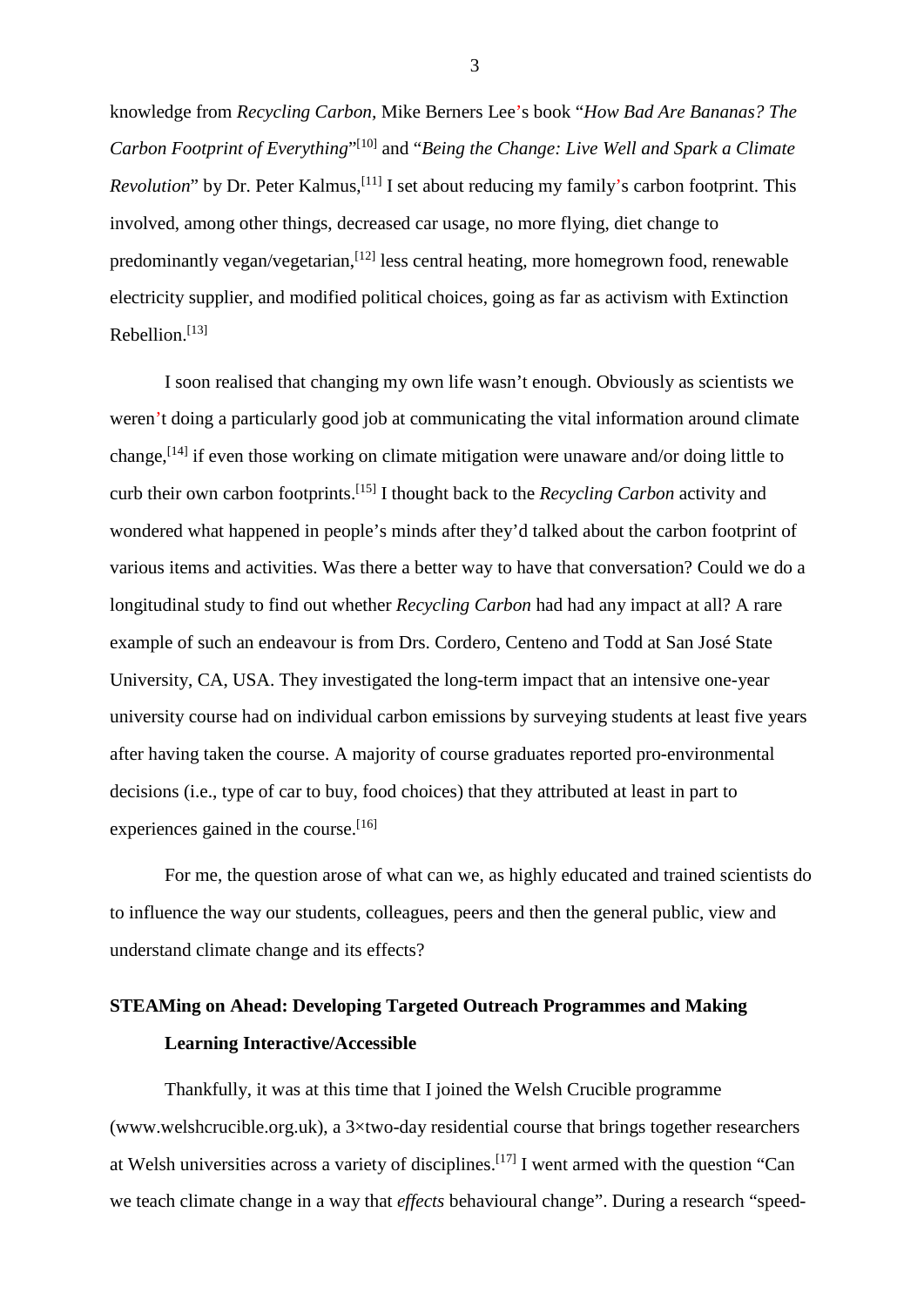dating" event I posed that question to a cognitive psychologist (Dr. R. Horry, Swansea University) and a pedagogist (Dr. D. Aldous, Cardiff Metropolitan University), who were very enthusiastic about working on such a project. Later that day, it was a walk with a creative writer (Dr. L. Skains, then Bangor University, now Bournemouth University) that birthed *You and CO2* (www.youandco2.org). Afterwards, a chemist, a psychologist, a pedagogist and a creative writer sat in a bar. We all felt strongly about climate change communication and, combining our areas of expertise it was decided that we would write climate change education curricula for school students in Key Stage 3 (13--14 year olds). The decision on the target audience had two factors; first it was due to the expertise of the team (Dr. Aldous was a secondary school education expert, Dr Skains had worked previously with teenagers and I had experience in secondary school STEM outreach). Secondly, there was a dearth of explicit climate change education material in secondary schools, something highlighted by a number of organisations including Friends of the Earth and Teach the Future.[18]

We decided that the climate change education curricula we wrote would be supported with a quantitative psychology-based measure of attitude change. The curricula would also incorporate an interactive digital narrative, <a>[19]</a> to convey climate change in a novel manner. Emboldened by my time at Welsh Crucible, and so that I would have time to work on the climate change education, I asked my employer to change my contract to incorporate science communication, thereby shifting my focus from 100^% lab-based research to 50:50 lab-based : science communication-based research.

It was now July 2018, one month before Swedish teenager Greta Thunberg would walk out of school and set off a chain of school strikes around the world<sup>[20]</sup> and four months before I would sit on Waterloo Bridge as part of Extinction Rebellion's (XR's) first mass act of civil disobedience to bring the message from the public to governing offices that climate change needs to be addressed sooner rather than later. I didn't know then that within a year I would be teaching climate science from a "Scientists for XR" tent (scientistsforxr.earth) in Trafalgar Square. I didn't know that I had changed my career path to one that would move me away from the lab and into science communication.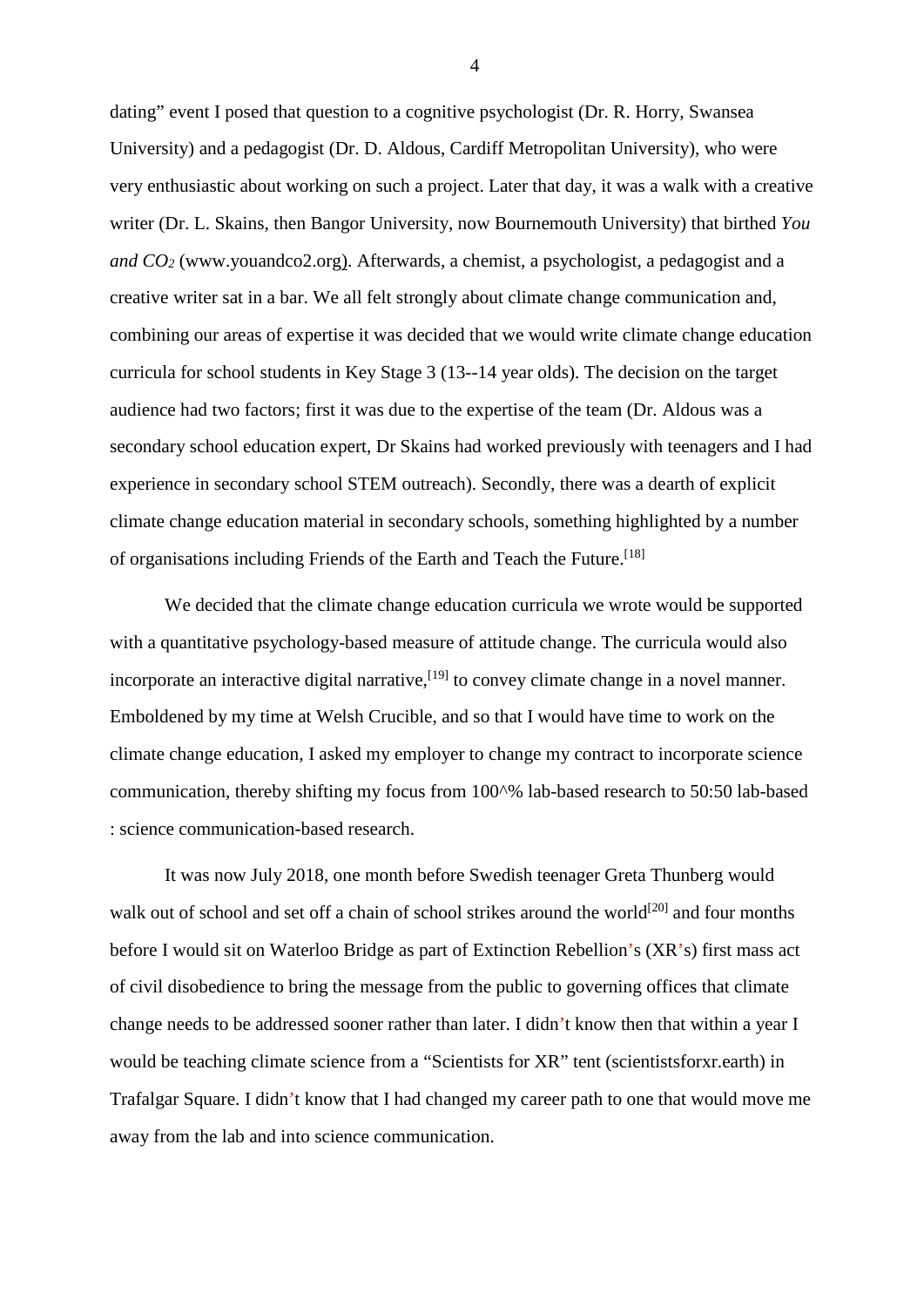At this point in time the New Curriculum for Wales<sup>[21]</sup> was being written and trials of it were being conducted in selected schools. The idea behind the New Curriculum is that it is less siloed, grouping disciplines into six areas ("The Six Areas bring together familiar disciplines and encourage strong and meaningful links across different disciplines"<sup>[21]</sup>). The curriculum sets out Four Purposes, one of which is to create "ethical, informed citizens" who "show their commitment to the sustainability of the planet". In addition, it calls on students thus "As ethically informed citizens we need to consider the impact of our actions and technological developments on Wales and the wider world, asking "Just because we can, does that mean we should?". Therefore, the New Curriculum points towards the incorporation of climate change education into school curricula despite it not saying so explicitly.

Additionally, a new area of educational research, STEAM (science, technology, engineering, arts, mathematics), was and is still emerging and has been summarised in a report from the British Educational Research Association.[22] Briefly, STEAM is a multidisciplinary approach that enables students to link science to that which is relevant to them. It bridges the gap between the classroom and the wider world and topics aren't just concerns of curricula but tend to be more societally engaged.

The New Curriculum for Wales significantly framed the development of *You and CO2* and the STEAM aspect happened serendipitously as it reflected the backgrounds of the researchers involved in the project. We applied for, and were awarded, some seedcorn funding to run *You and CO2* as three workshops (2019).

### **You and CO2 in Practice: What Worked and What Didn't Work?**

You and  $CO<sub>2</sub>$  comprised three workshops:

*Workshop 1* was based heavily on the *Recycling Carbon* outreach activity----students would be introduced to the concept of a carbon footprint, create  $CO<sub>2</sub>$  from methane using chemistry modelling kits and then discuss the carbon footprints of various food items.

*Workshop* 2 was centred around reading an interactive digital narrative (IDN),<sup>[19]</sup> No World 4 Tomorrow,<sup>[23]</sup> written by my colleague Dr. Lyle Skains. This addressed both individual behaviours and political-economic systemic changes.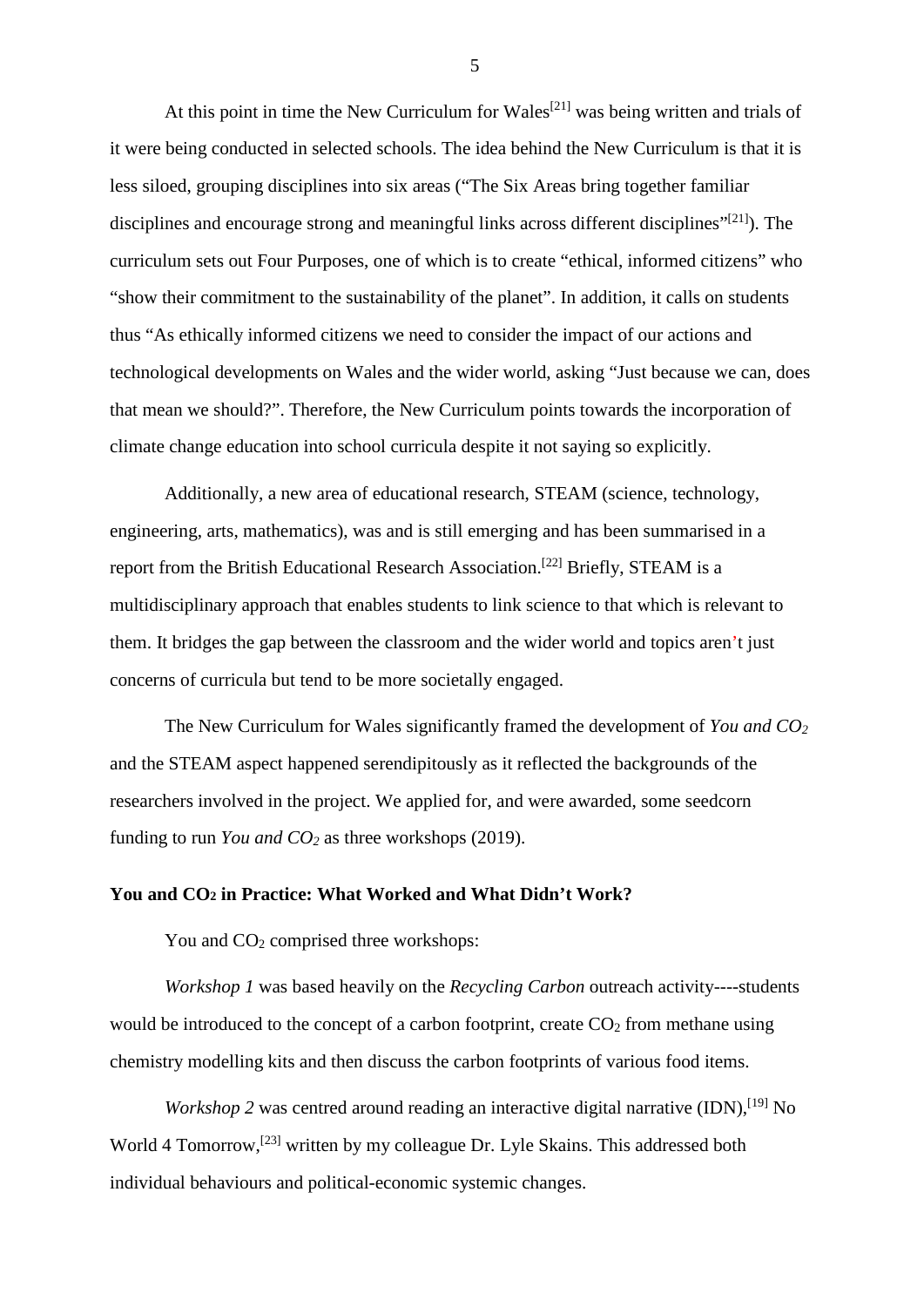*Workshop* 3 saw the students write their own interactive digital narratives on climate change, combining creative writing and computer coding.

I had to re-write workshop 1 after feedback from a class teacher who said that it was very boring and I'd lost the students' interest. I also discovered during that workshop that lecturing and teaching are two very different things and that I wasn't cut out for classroom delivery! The re-written workshop retained the discussion around carbon footprints and the chemical modelling. I then added an activity for students asking them to calculate their carbon footprint for the first two hours of their day before getting into groups and reducing the groups' footprint by one third. When we ran this version in a second school it was a success and much more applicable to the students' lives.

Dr. Skains wrote the IDN for workshop 2 after carrying out a literature survey to determine what would appeal to the target audience (13 and 14 year olds). Interactive Digital Narratives are web-based stories with multiple endings depending on the decisions made by the reader during the narrative. I was expecting an IDN that explicitly spoke about carbon footprints, our effect on the planet and specific actions that we would be encouraging our students to take. The IDN she wrote, "*No World 4 Tomorrow*" at first glance is nothing like that! However, all of our day-to-day decisions are reflected beautifully in the narrative. Students must choose how they get to school and what they eat, they need to use resources wisely and ultimately when their character discovers a life-altering truth what do they do? Do they ignore it, shout about it, get political, become an activist? At the end of the narrative, the students get feedback on the choices that they made and we carry out an exercise with them in class where we ask them to reflect on how the themes in the narrative relate to their lives.

The final workshop teaches students to code using a language called Twine (twinery.org) so that they can write their own interactive digital narrative about climate change. We ask the students to write about what is interesting to them and then expect them to carry out a bit of research to fill their content. For instance, one student was really interested in footballs (soccer balls) and spent time researching where they came from and what they were made of, effectively thinking about life-cycle analysis. Some students, disinterested at the back of the class and all copying each other writing about holidays, suddenly realised that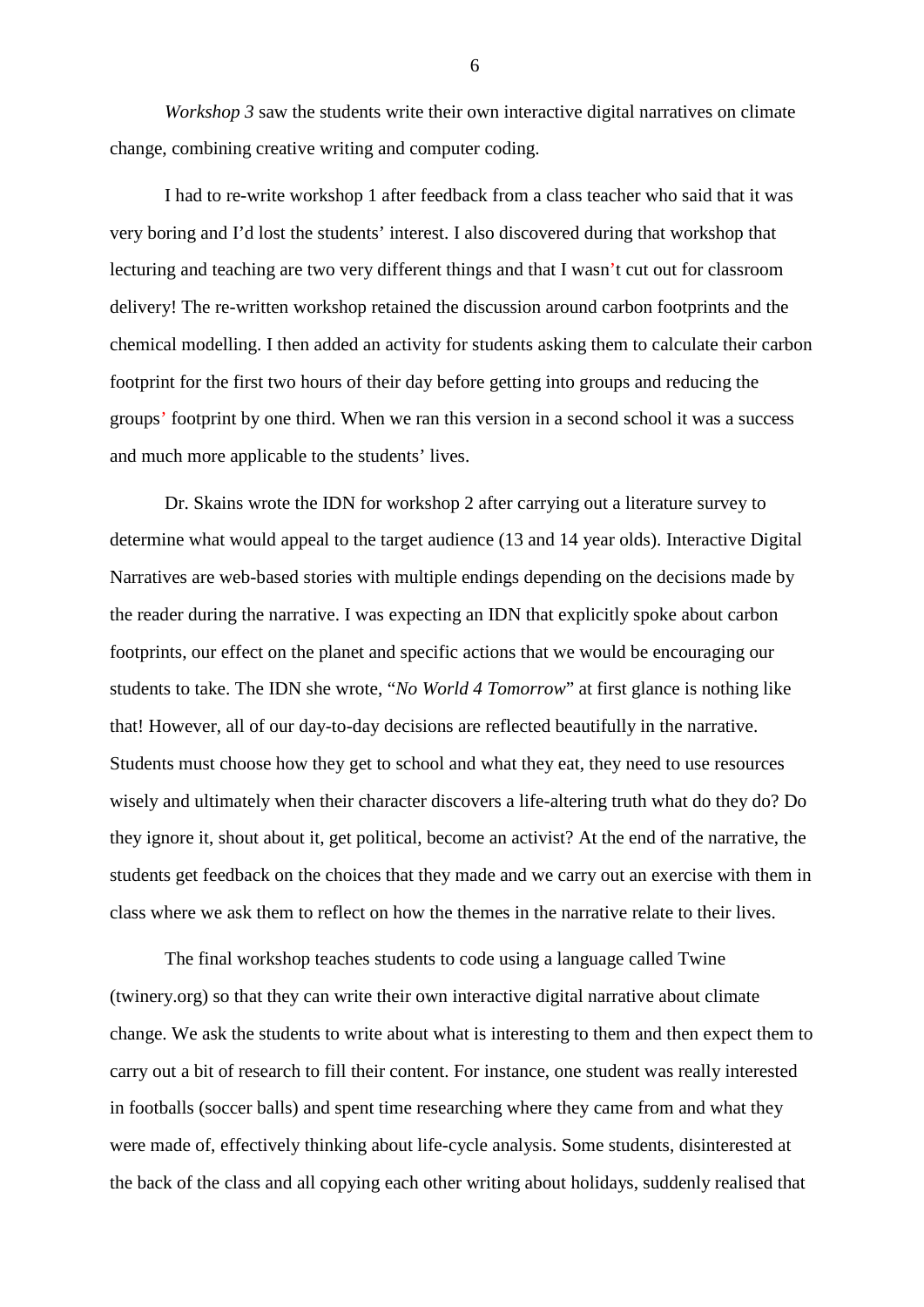political decisions around travel may change their lives whether they'd like it or not. "Err does this mean we can't, like, fly or something?" from one of the students prompted a discussion with me about why I no longer fly and Greta Thunberg's train journey from Sweden to Rome. Some students thought about climate change and social justice. We have two excellent examples on our project website [\(www.youandco2.org\)](http://www.youandco2.org/), one where students wrote about mining for make-up components ("Destroying Makeup") and another where a student wrote about visiting Malawi and seeing the climate change effects upon a village and its population ("Linda and Akachi's Story"). We believe that these are good indications that participation in You and  $CO<sub>2</sub>$  enables students to think more critically about the world they live in and the mechanisms that rule our lives. In the future, I would like to collaborate further with experts in the field of law and governance and incorporate a further workshop in describing the broader social structures that shape our lives.

Led by our psychologist, Dr. Horry, before, during and after the workshops we asked participating students to complete a short questionnaire to assess their attitudes to climate change. The change in response could be measured quantitatively and "Our data suggest that participating in the *You and CO2* program was associated with some small, positive changes in attitudes toward carbon footprint reduction." $[24]$  However, the results can only be viewed as indicative. We had no control group and the workshops delivered in School 1 were spread over three months, during which the school strikes gained traction<sup>[25]</sup> and Extinction Rebellion held their second mass civil disobedience action in London.<sup>[26]</sup> It's possible that students from School 1 were affected, consciously or unconsciously, by external influences. This was probably not the case in School 2, however, where the programme was delivered over three days as part of a STEM week.

### **Back to the Future: Know Thyself**

It's now 2020.[27] Climate change is apparent every day and our planet has reached 1.16°C of global warming.[28] Professor Michael Mann, Director of the Earth System Science Center at Pennsylvania State University says *"*We are seeing increases in extreme weather events that go well beyond what has been predicted or projected in the past. We're learning that there are factors we were not previously aware of that may be magnifying the impacts of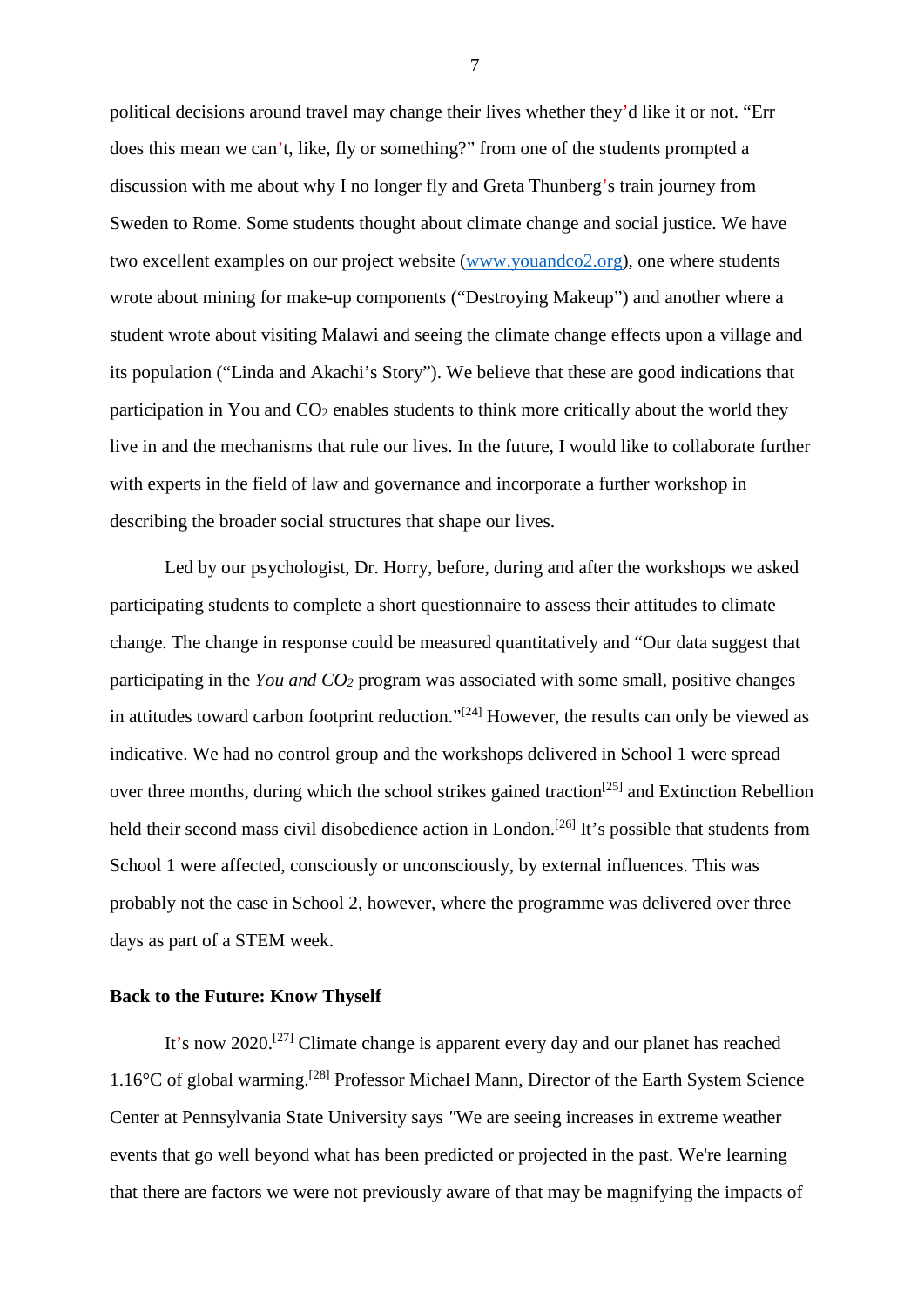human-caused climate change. Increasingly, the science suggests that many of the impacts are occurring earlier and with greater amplitude than was predicted"[29]

2020 started with Australia burning; approximately 20^% of Australia's forest cover was lost and over 1 billion animals were killed.<sup>[30]</sup> The UN Environment Programme "reported 400 megatonnes of  $CO<sub>2</sub>$  emissions, equivalent to Australia's typical annual emissions in just three months."<sup>[31]</sup>

A previously unknown virus, SARS-CoV-2, locked down most of the Northern Hemisphere, decreasing some of 2020's greenhouse gas emissions compared to preceding vears.<sup>[32]</sup> However, because  $CO_2$  accumulates in the atmosphere  $CO_2$  levels still reached a record high this year.[33]

As I type, California, Oregon and Washington States are on fire and hundreds of thousands of people have fled their homes.<sup>[34]</sup> 2.7 million hectares of land have burnt so far leading to the worst air quality on record and the "plumes of smoke...have reached the skies of Europe".<sup>[35]</sup>

Half a million people in Ethiopia have been made homeless and 100 people have died "in the worst flooding in at least a century" from the Blue Nile and other Sudanese rivers.[36]

In the Arctic, Greenland's Spalte Glacier has disintegrated, which is predicted to affect sea level rise.<sup>[37,^38]</sup>

In the UK flour shortages are expected as erratic weather conditions have resulted in a very poor wheat harvest.[39] This list doesn't even cover a fraction of the extreme events caused or exacerbated by climate change in 2020. To be honest, I can't mentally catalogue further events.

I feel more than ever that we, as humans living on this planet, *must do more*. I'm well aware that my personal circumstances afford me certain privileges that many around the world do not have (money, autonomy, my own home) and that those privileges come with a responsibility.<sup>[13d]</sup> I have, therefore, striven to use those privileges for the good of the planet----to the best of my knowledge and understanding of what effective climate mitigation is. At home, this has meant investing in an air source heat pump to decrease our heating emissions,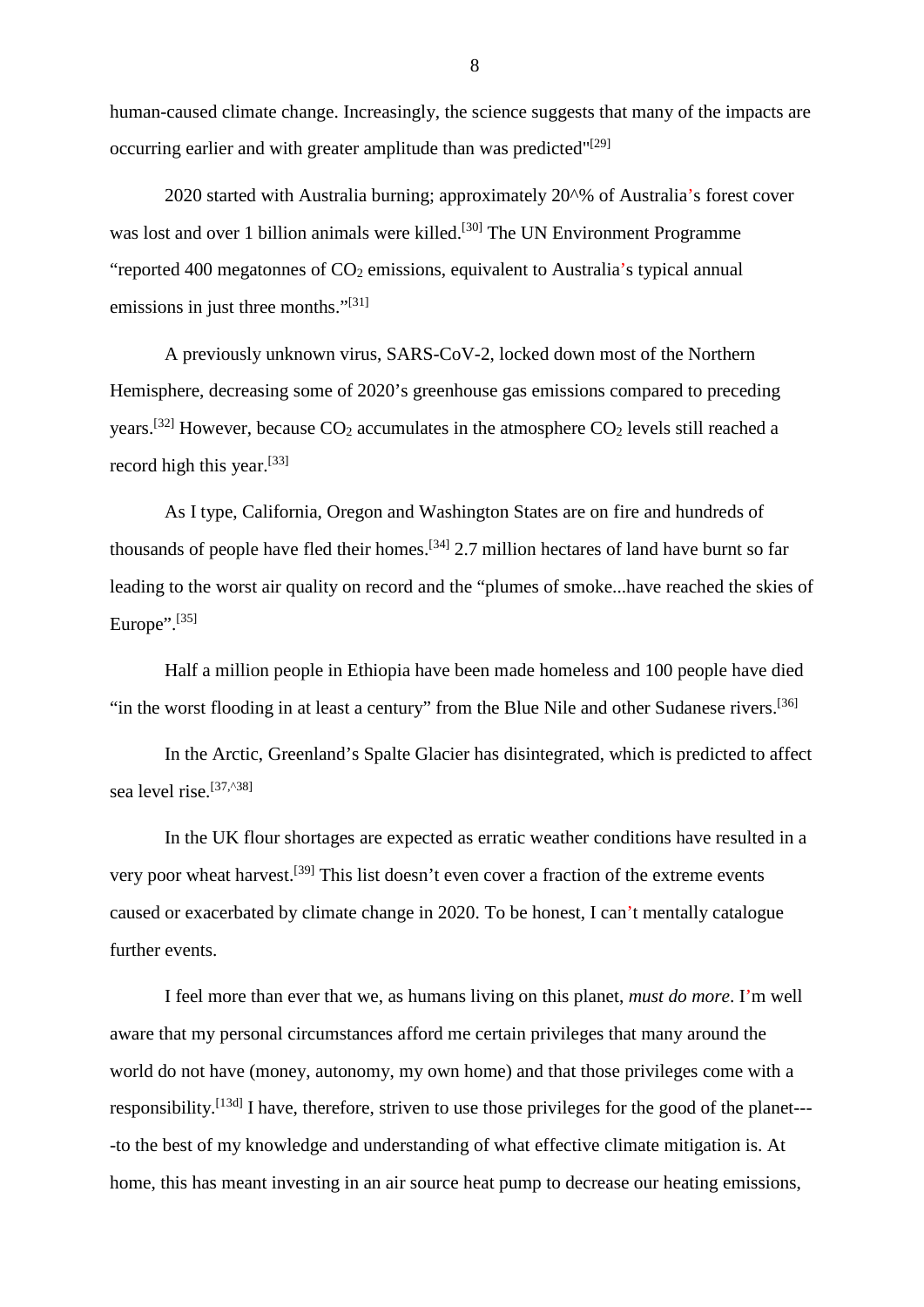as well as expanding my vegetable garden and taking good care of my soil. I've also changed my job, moving to the School of Management to develop circular economy innovation communities (CEIC) and effect real change on the operations of public and third sector businesses in South Wales, on short timescales through ten month programmes. Through project managing CEIC I believe that I can have a significant impact on the carbon footprint of operations of public service organisations around South Wales.

*You and CO2* is being honed; our new pedagogy expert, Dr. Helen Ross, (www.helensplace.co.uk) has enabled us to make the programme more accessible for students with special educational needs and a volunteer teacher, Mr. Martyn Steiner, has helped us differentiate the material so that more able and less able students can fully access the content. We've also spent a considerable amount of time adapting the programme for fully online or blended learning. To bring us closer to answering the question "Can we teach climate change in a way the effects behavioural change?" we have re-designed our student survey to make it more robust and will trial it with the next schools. We also aim to use control groups and expand the programme across the UK to increase our sample size. SARS-CoV-2 has dramatically affected our ability to run the programme in schools, but we're hoping to resume conversations and delivery across the UK in 2021.

Writing this article has been a sobering experience. It's not often that I delve into the dramatic effects of climate change, I find it emotionally challenging. Instead I prefer to focus on what I can do to mitigate the worst. When my young son grows up, he will ask me what I did for the planet. I want to be able to look him in the eye and tell him I did *everything* I could.

So that is my rallying cry to you who have read this article: "Are you doing everything you can to mitigate climate change?"

There are changes to be made in your personal life, but more importantly you can use the autonomy you have as an academic to interrogate the systems we live and work in. Challenge your university to decrease its carbon footprint, question your political representatives as to whether they represent the climate, change the way you communicate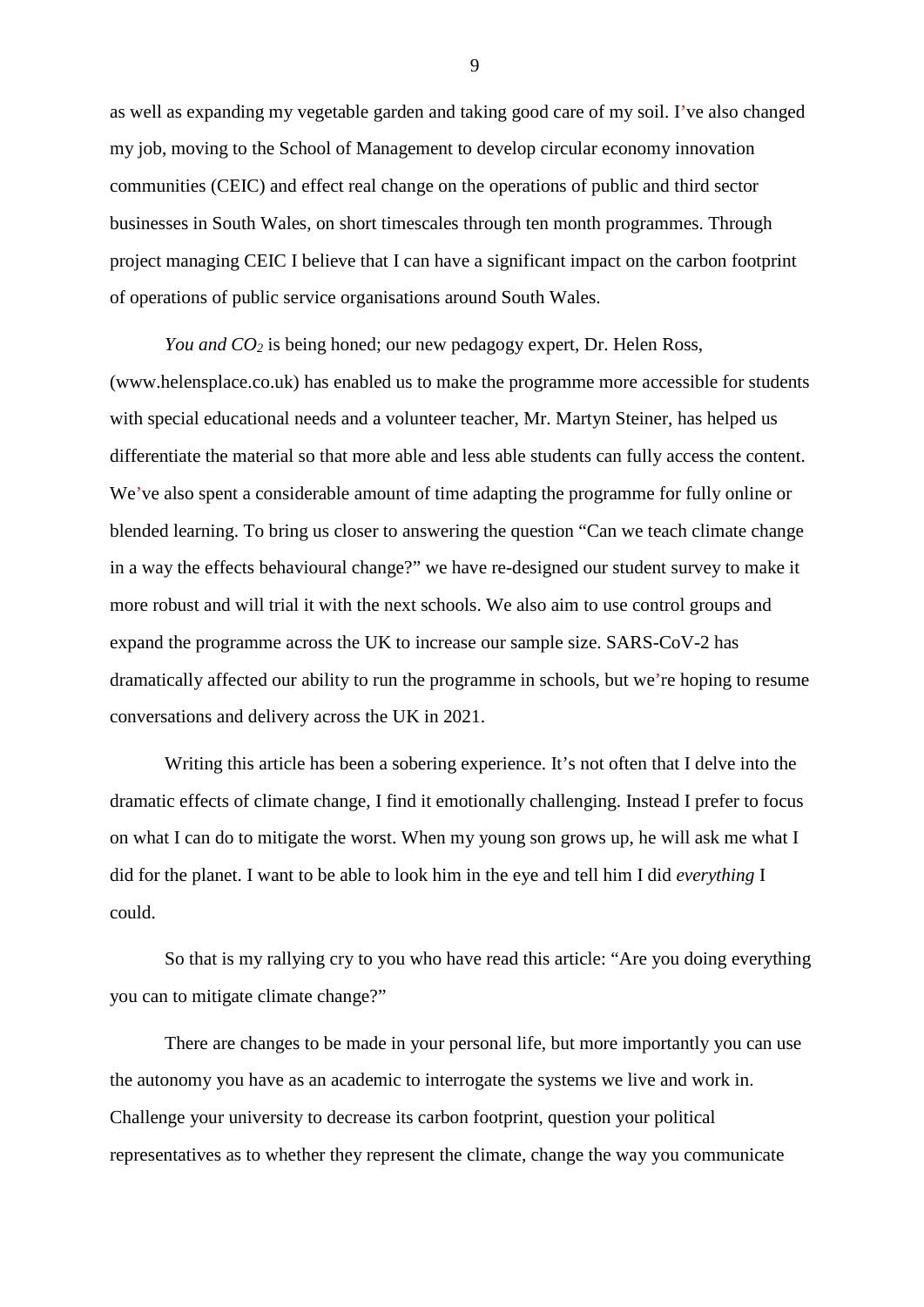your research to make it more accessible to the general public, use social media to open dialogues around climate change mitigation, get radical and take to the streets.

"Stop climate change, make me happy"

(Author's son, aged 4)

### **Disclaimer**

Science Voices are opinion articles written by scientists around the world and the views and opinions expressed in this article are those of the author and not necessarily those of Wiley-VCH.

### **Conflict of interest**

The authors declare no conflict of interest.

<lit1><other>IPCC, Special Report ed., Geneva, Switzerland, **2018**</other>.

- <lit2><book>J. Podesta, *2020 and beyond: Maintaining the bipartisan narrative on US global development*, (Ed.: B.^^B. Roundtable), Brookings Blum Roundtable, **2019**</book>.
- <lit3><other><url>https://www.noaa.gov/news/global-carbon-dioxide-growth-in-2018 reached-4th-highest-onrecord#:≈:text=Carbon%20dioxide%20grew%20by%202.87</url></other>.

<lit4><jnl>C.^^L. Parkinson, *Proc. Natl. Acad. Sci. USA* **2019**, *116*, 14414</jnl>.

- <lit5><other><url>https://www.metoffice.gov.uk/weather/learnabout/weather/atmosphere/air-masses/beast-from-the-east</url></other>.
- <lit6><jnl>J. Rudd, M.^^E.^^A. Warwick, M. Taddei, R. Wakeham, *ChemRxiv* **2020**,  $\langle \text{url}> \text{https://doi.org/10.26434/chemistry.11973132.v1}\langle \text{url}> \langle \text{ln1}> \langle \text{?}> \rangle \text{ok?}\langle \text{?}> \rangle.$
- <lit7><other><url>https://interactive.carbonbrief.org/impacts-climate-change-one-point-fivedegrees-two-degrees/?utm\_source=web&utm\_campaign=Redirect</url></other>.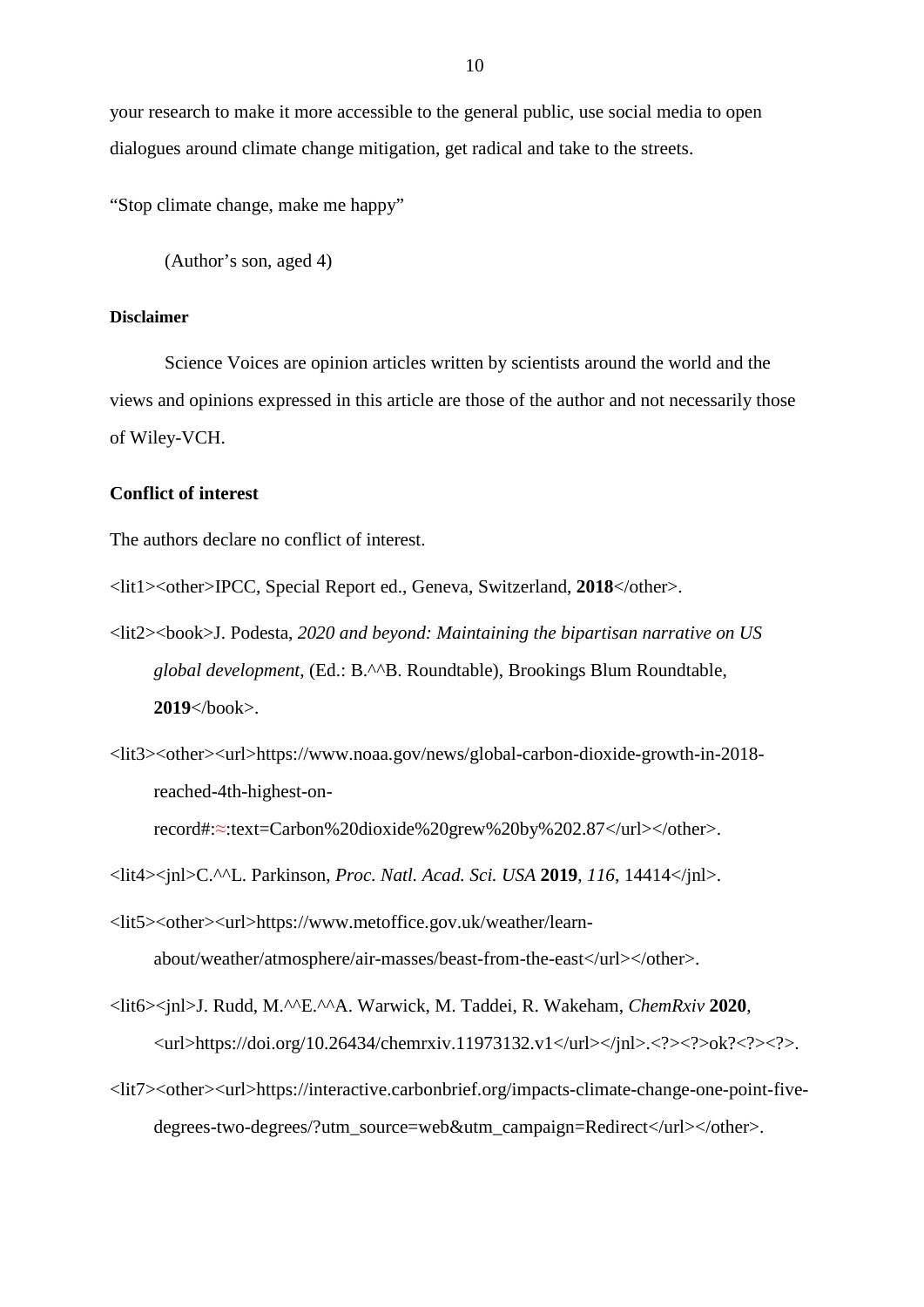- <lit8><jnl>O. Hoegh-Guldberg, D. Jacob, M. Taylor, T. Guillén^^Bolaños, M. Bindi, S. Brown, I.<sup>^^</sup>A. Camilloni, A. Diedhiou, R. Dialante, K. Ebi, F. Engelbrecht, J. Guiot, Y. Hijioka, S. Mehrotra, C.^^W. Hope, A.^^J. Payne, H.^^O. Pörtner, S.^^I. Seneviratne, A. Thomas, R. Warren, G. Zhou, *Science* **2019**, *365*, eaaw6974</jnl>.
- <lit9><other>E.^^P.^^S. Grossman, S. Archer-Nicholls, J. Bullock, A. Thierry, <url>https://extinctionrebellion.uk/the-truth/the-emergency/</url>, **2020**</other>.
- <lit10><book>M. Berners-Lee, *How Bad Are Bananas?: The Carbon Footprint of Everything*, Profile Books Ltd, Great Britain, **2008**</book>.
- <lit11><book>P. Kalmus, *Being the Change: Live Well and Spark a Climate Revolution*, New Society Publishers, Canada 2017</book>.
- <lit12><jnl>M.^^A. Clark, M. Springmann, J. Hill, D. Tilman, *Proc. Natl. Acad. Sci. USA* **2019**, *116*, 23357</jnl>.
- <lit13><lit\_a><jnl>S. Wynes, K.^^A. Nicholas, *Environmental Research Letters* **2017**, *12*, 074024</inl>: <lit\_b>>inl>D. Madden, *City* **2019**, 23, 281--284</inl>: <lit\_c>>inl>B. Goldstein, D. Gounaridis, J.^^P. Newell, *Proc. Natl. Acad. Sci. USA* **2020**, *117*, 19122</jnl>; <lit\_d><jnl>T. Wiedmann, M. Lenzen, L.^^T. Keyßer, J.^^K. Steinberger, *Nat. Commun.* **2020**, *11*, 3107</jnl>.
- <lit14><book>T. Raynor, A. Minns, *The Challenge of Communicating Unwelcome Climate Messages*, *Tyndall Working Paper*, Tyndall Centre, University of East Anglia, **2015**, pp.^^1--43</book>.
- <lit15><jnl>L. Whitmarsh, S. Capstick, I. Moore, J. Köhler, C. Le^^Quéré, *Global Environmental Change* **2020**, *65*, 102184</jnl>.
- <lit16><jnl>E.^^C. Cordero, D. Centeno, A.^^M. Todd, *PLOS ONE* **2020**, *15*, e0206266</jnl>.
- <lit17><other>The Welsh Crucible is based on the NESTA "Crucible" development programme (NESTA 2018) which has various forms in various locations. The Digital Crucible is open to researchers at a number of universities across the UK</other>.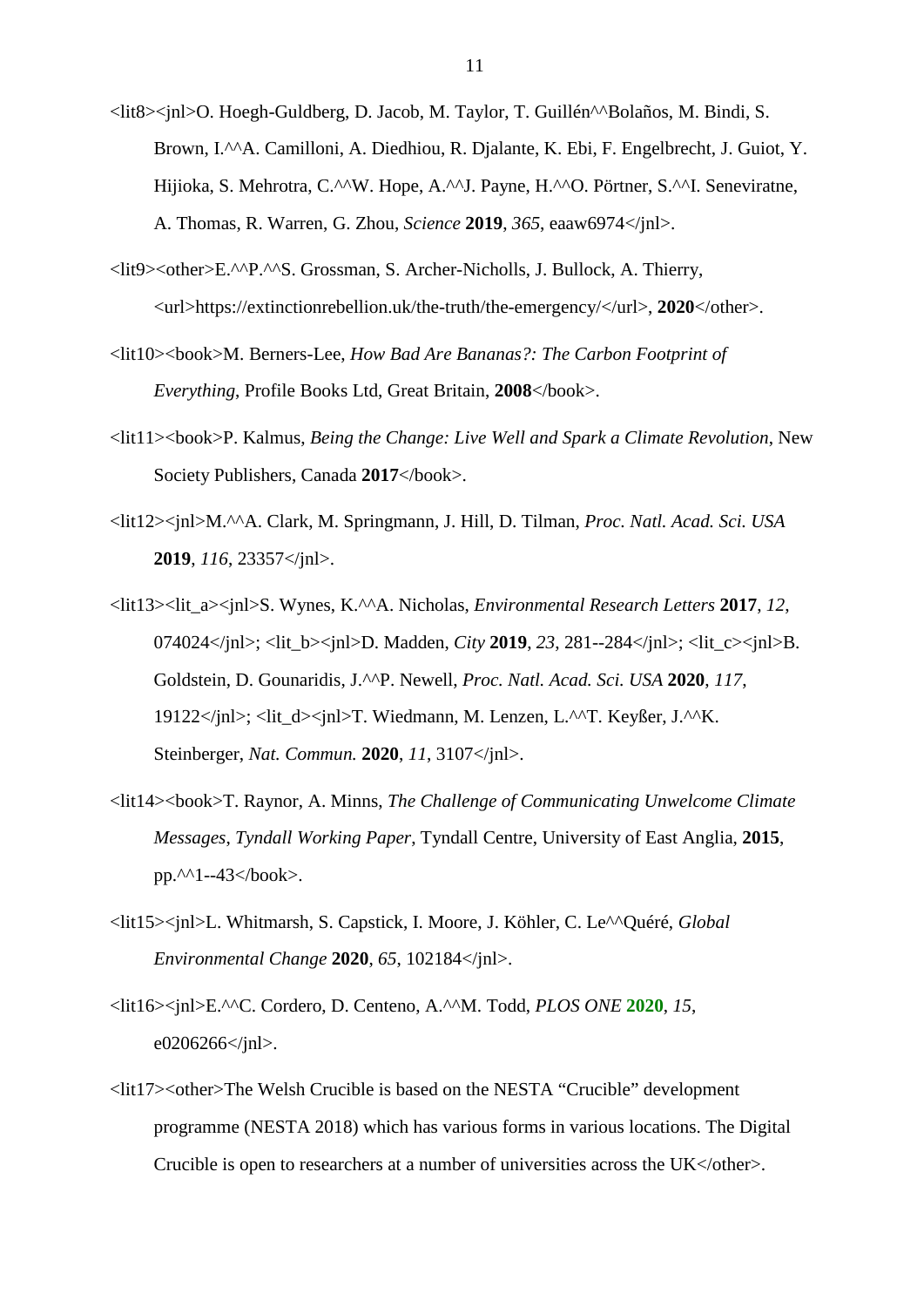<lit18><lit\_a><other>L. Tickle, *The Guardian*,

<url>https://www.theguardian.com/education/2020/feb/11/pupils-draft-climate-billanxiety-lack-guidance-schools</url>, **2020**</other>; <lit\_b><other>F. Harvey, in *The Guardian*, <url>https://www.theguardian.com/education/2020/feb/11/the-nationalcurriculum-barely-mentions-the-climate-crisis-children-deserve-better</url>, **2020**</other>.

<lit19><jnl>R.^^L. Skains, *Palgrave Commun.* **2019**, *5*, 13</jnl>.

<lit20><other><url>https://www.bbc.co.uk/news/world-europe-49918719</url></other>.

- <lit21><other>Welsh Government Education Wales, Ed.: Dept for Education, Online <url>https://hwb.gov.wales/curriculum-for-wales-2008/key-stages-2-to-4/science-inthe-national-curriculum-for-wales/</url>, **2008**</other>.
- <lit22><other>L. Colucci-Gray, P. Burnard, C. Cooke, R. Davies, D. Gray, J. Trowsdale, BERA Research Commission Reviewing the potential and challenges of developing STEAM education through creative pedagogies for 21st learning: how can school curricula be broadened towards a more responsive, dynamic, and inclusive form of education?, **2017**</other>.

<lit23><other>R.^^L. Skains, <url>https://youandco2.org/NW4T/</url>, **2018**</other>.

- <lit24><jnl>J.^^A. Rudd, R. Horry, R.^^L. Skains, *J. Sci. Ed. Technol.* **2019**, *29*, 30--  $241 \le \gamma$ inl $>$ .
- <lit25><other><url>https://www.theguardian.com/environment/2019/mar/19/school-climatestrikes-more-than-1-million-took-part-say-campaigners-greta-thunberg</url></other>.
- <lit26><other><url>https://www.theguardian.com/environment/2019/apr/24/support-forextinction-rebellion-soars-in-wake-of-easter-protests</url></other>.
- $\langle$ lit27 $>$ other $>$ For a visual of significant climate change anomalies and events in 2019 visit <url>https://www.ncdc.noaa.gov/sotc/global/201913</url></other>.
- <lit28><other><url>https://www.ncdc.noaa.gov/sotc/global/202003#:≈:text=Averaged%20as %20a%20whole%2C%20the</url></other>.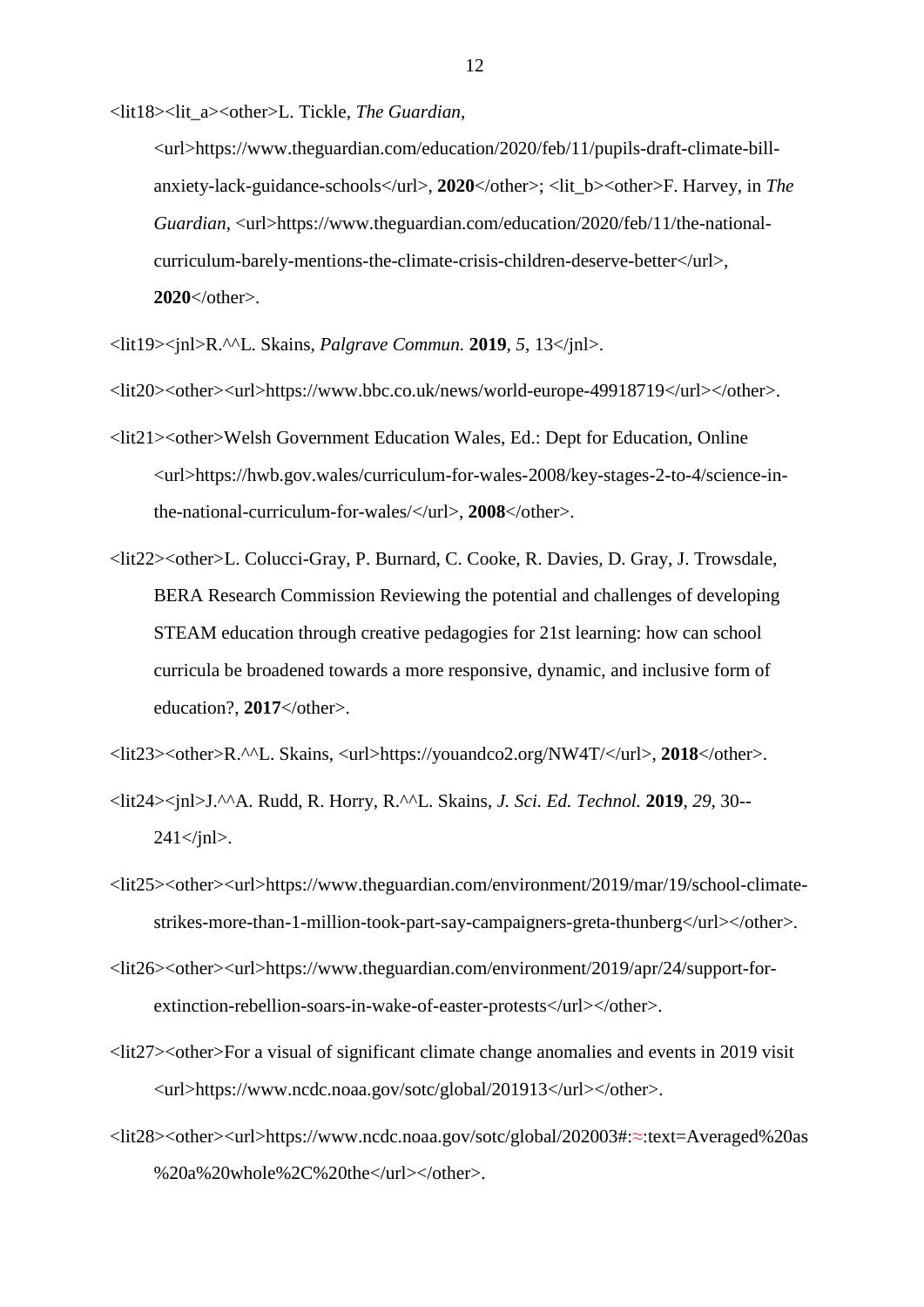<lit29><other>B. Berwyn, *Inside Climate News*,

<url>https://insideclimatenews.org/news/26122017/climate-change-science-2017-yearreview-evidence-impact-faster-more-extreme/?ref=patrick.net</url>, **2017**</other>.

<lit30><other><url>https://www.sydney.edu.au/news-opinion/news/2020/01/08/australianbushfires-more-than-one-billion-animals-impacted.html</url></other>.

<lit31><jnl>C. Baldwin, H. Ross, *Austr. J. Environ. Management* **2020**, *27*, 1--5</jnl>.

- <lit32><jnl>P.^^M. Forster, H.^^I. Forster, M.^^J. Evans, M.^^J. Gidden, C.^^D. Jones, C.^^A. Keller, R.^^D. Lamboll, C.^^L. Quéré, J. Rogelj, D. Rosen, C.-F. Schleussner, T.^^B. Richardson, C.^^J. Smith, S.^^T. Turnock, *Nat. Clim. Change* **2020**, *10*, 913--  $919$   $\frac{\text{ln}}{2}$ .
- <lit33><jnl>C. Le^^Quéré, R.^^B. Jackson, M.^^W. Jones, A.^^J.^^P. Smith, S. Abernethy, R.<sup>^^</sup>M. Andrew, A.<sup>^^</sup>J. De-Gol, D.<sup>^^</sup>R. Willis, Y. Shan, J.<sup>^^</sup>G. Canadell, P. Friedlingstein, F. Creutzig, G.^^P. Peters, *Nat. Clim. Change* **2020**, *10*, 647--653</jnl>.
- <lit34><other><url>https://www.bbc.co.uk/news/world-us-canada-54180049</url></other>.

<lit35><other>Visual and Data Journalism Team, **2020**</other>.

- <lit36><other><url>https://www.washingtonpost.com/graphics/world/2020/09/16/sudanfloods-nile-rivers/</url></other>.
- <lit37><other><url>https://phys.org/news/2020--2009-image-spalteglacier.html</url></other>.
- <lit38><jnl>C. Mayer, J. Schaffer, T. Hattermann, D. Floricioiu, L. Krieger, P.^^A. Dodd, T. Kanzow, C. Licciulli, C. Schannwell, *Nat. Commun.* **2018**, *9*, 2768</jnl>.

<lit39><other><url>https://www.bbc.co.uk/news/science-environment-53921121</url></other>.

> Manuscript received: September 30, 2020 Revised manuscript received: December 22, 2020 Version of record online: <?><?>